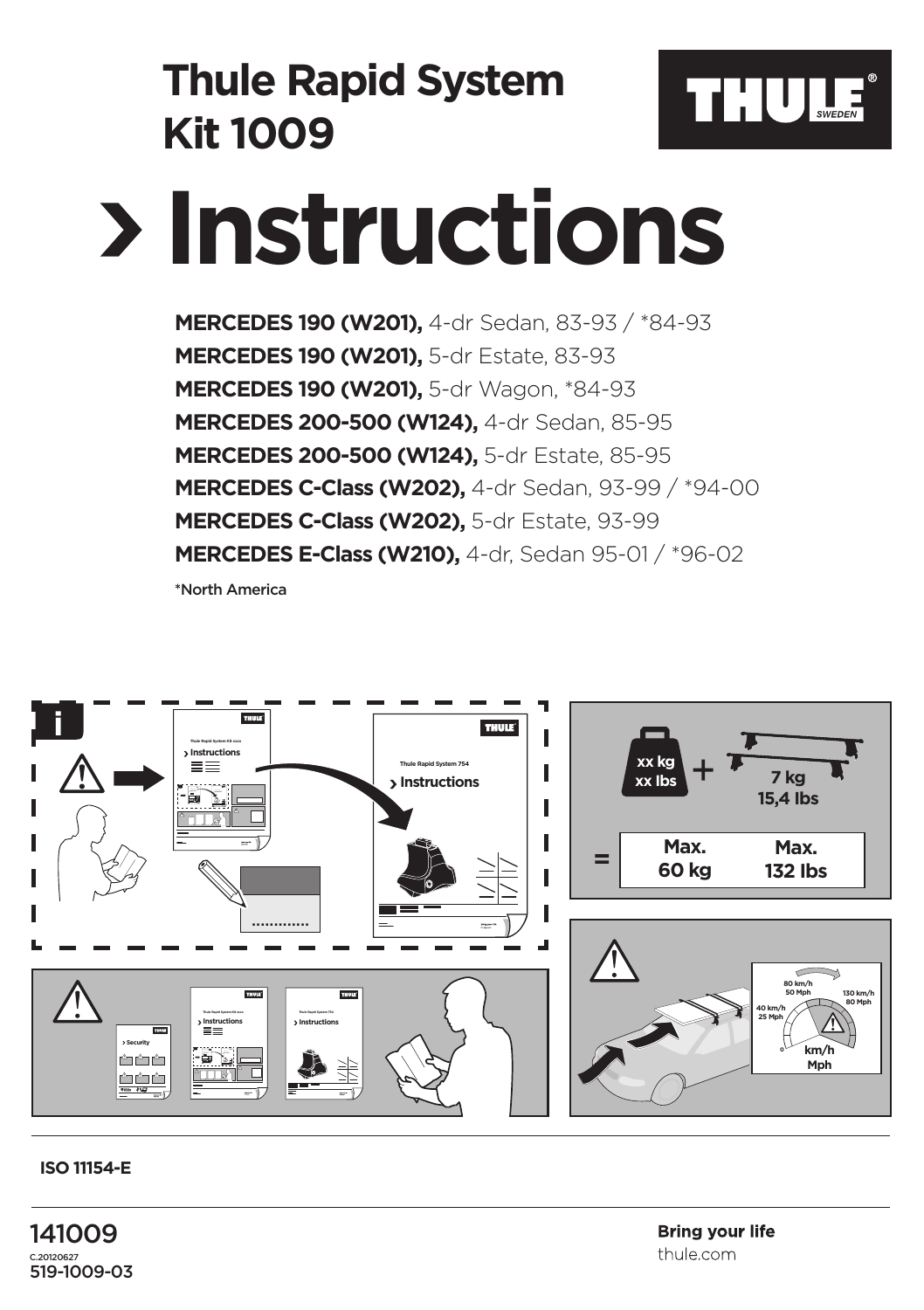

|                                                            | X (scale) | $X$ (mm) | X (inch)           |
|------------------------------------------------------------|-----------|----------|--------------------|
| MERCEDES 190 (W201), 4-dr Sedan, 83-93 / *84-93            | 33        | 981      | $38\frac{5}{6}$    |
| <b>MERCEDES 190 (W201), 5-dr Estate, 83-93</b>             | 33        | 981      | $38\frac{5}{6}$    |
| MERCEDES 190 (W201), 5-dr Wagon, *84-93                    | 33        | 981      | $38\frac{5}{6}$    |
| <b>MERCEDES 200-500 (W124), 4-dr Sedan, 85-95</b>          | 38        | 1031     | 40 $\frac{5}{3}$   |
| <b>MERCEDES 200-500 (W124), 5-dr Estate, 85-95</b>         | 38        | 1031     | 40 $^{5}/_{\circ}$ |
| <b>MERCEDES C-Class (W202), 4-dr Sedan, 93-99 / *94-00</b> | 35,5      | 1006     | $39\frac{5}{a}$    |
| MERCEDES C-Class (W202), 5-dr Estate, 93-99                | 35,5      | 1006     | $395$ .            |
| <b>MERCEDES E-Class (W210), 4-dr. Sedan 95-01 / *96-02</b> | 38        | 1031     | $405$ /            |





|                                                            | Y (scale) | Y (mm) | Y (inch)         |
|------------------------------------------------------------|-----------|--------|------------------|
| MERCEDES 190 (W201), 4-dr Sedan, 83-93 / *84-93            | 31,5      | 966    | 38               |
| <b>MERCEDES 190 (W201), 5-dr Estate, 83-93</b>             | 31.5      | 966    | 38               |
| <b>MERCEDES 190 (W201), 5-dr Wagon, *84-93</b>             | 31,5      | 966    | 38               |
| MERCEDES 200-500 (W124), 4-dr Sedan, 85-95                 | 36,5      | 1016   | 40               |
| MERCEDES 200-500 (W124), 5-dr Estate, 85-95                | 36,5      | 1016   | 40               |
| <b>MERCEDES C-Class (W202),</b> 4-dr Sedan, 93-99 / *94-00 | 33        | 981    | $38\frac{5}{6}$  |
| MERCEDES C-Class (W202), 5-dr Estate, 93-99                | 33        | 981    | $38\frac{5}{6}$  |
| <b>MERCEDES E-Class (W210), 4-dr. Sedan 95-01 / *96-02</b> | 38        | 1031   | 40 $\frac{5}{8}$ |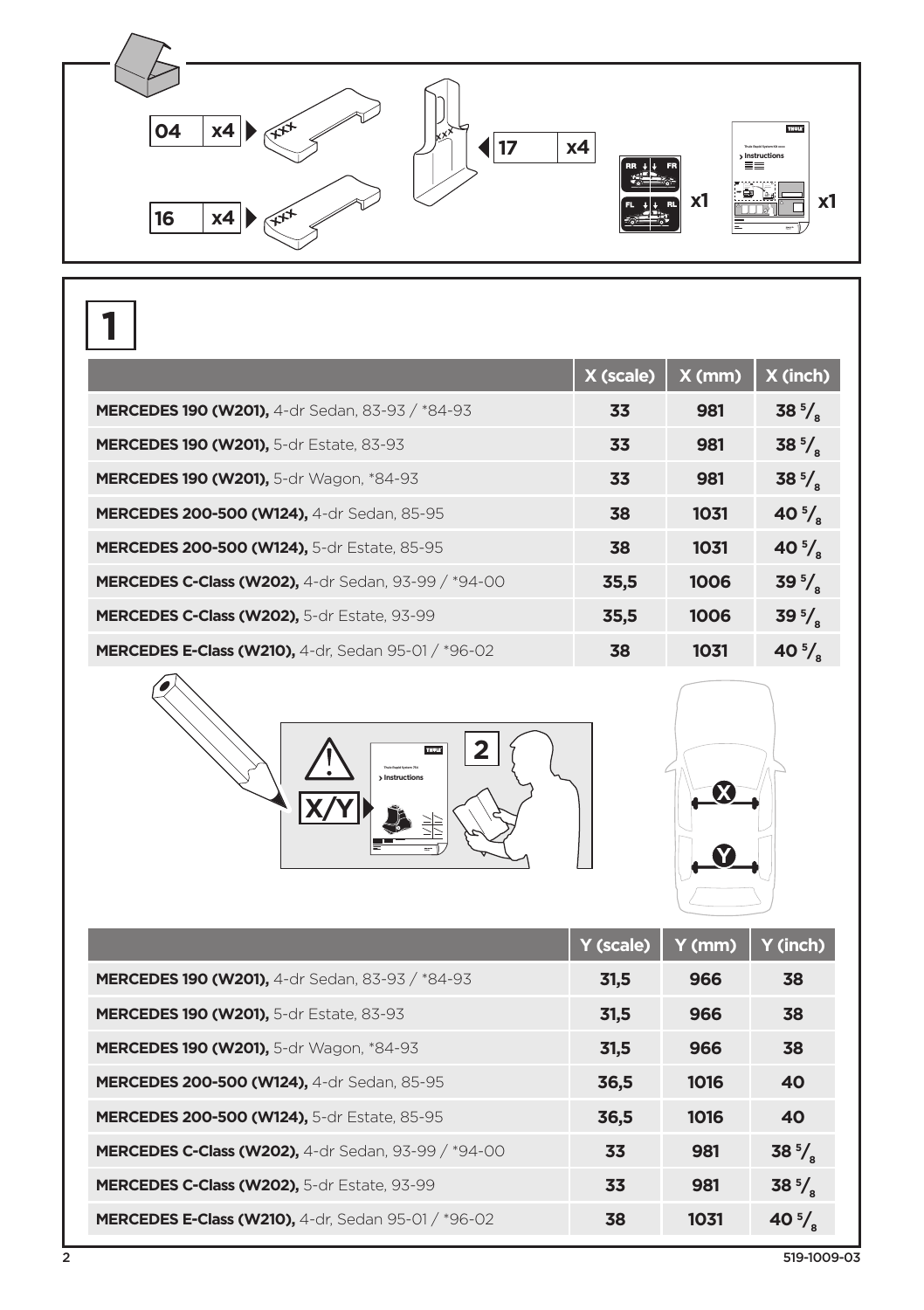

519-1009-03 3